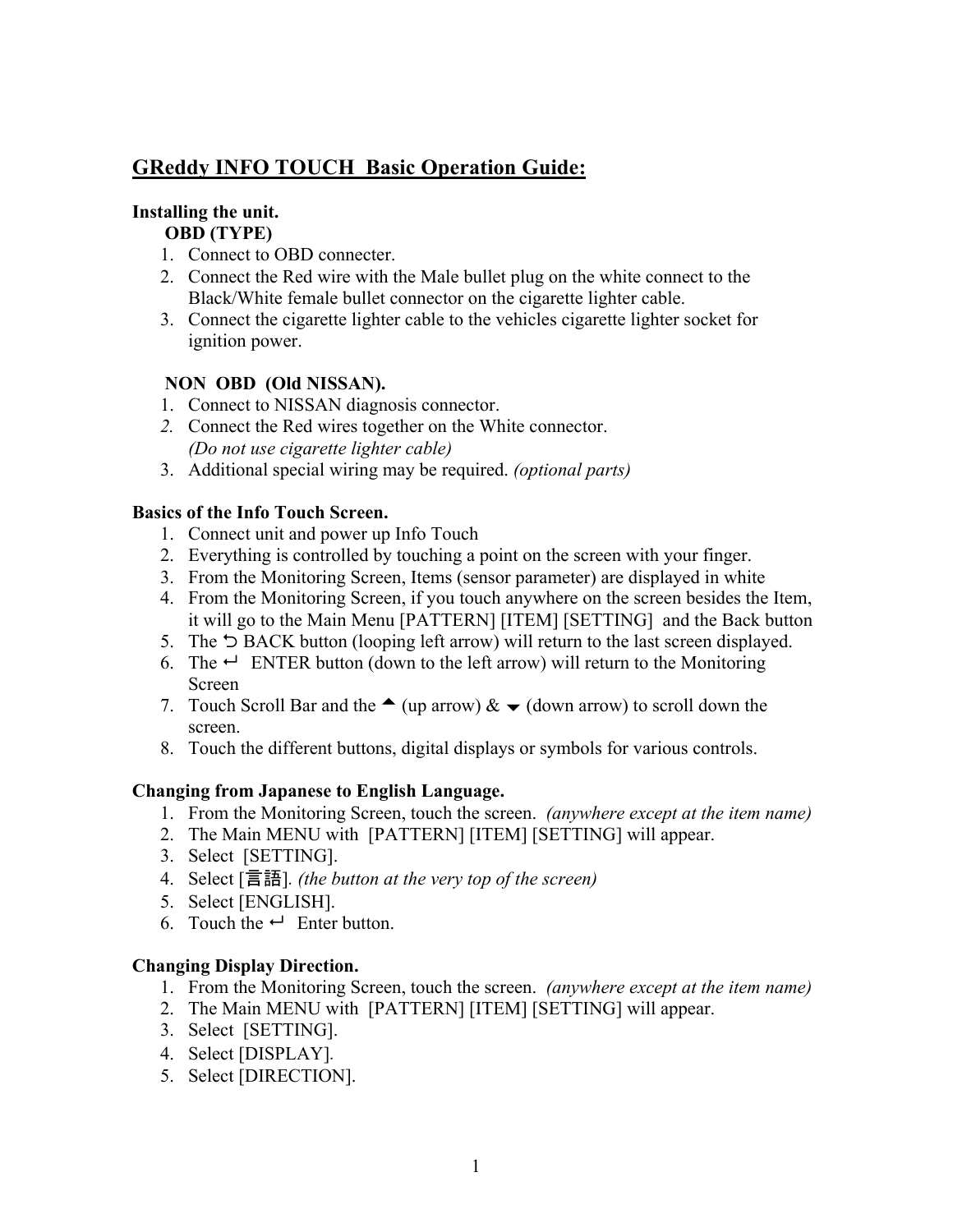- 6. Then select from L. Horz., Vert., R. Horz. *(the screen will change immediately)*
- 7. Touch the  $\leftarrow$  Enter button.

### **Setting up your vehicle.**

- 1. From the Monitoring Screen, touch the screen. *(anywhere except at the item name)*
- 2. The Main MENU with [PATTERN] [ITEM] [SETTING] will appear.
- 3. Select [SETTING].
- 4. Select [VEHICLE].
- 5. Select [MAKER].
- *6.* Select your car Make. *( i.e.* TOYOTA, NISSAN, MITSUBISHI, *etc.)*
- 7. Once selected the screen will display [CONECTING…].
- 8. Touch the  $\rightarrow$  Enter button. (or the  $\rightarrow$  Back to continue the setting the other optional Vehicle parameters: *(i.e*. WEIGHT, ENGINE SIZE, BODY IMAGE, CORRECTION% *- used for other features)*

### **Setting up Metric or SAE measurements.**

- 1. From the Monitoring Screen, touch the screen. *(anywhere except at the item name)*
- 2. The Main MENU with [PATTERN] [ITEM] [SETTING] will appear.
- 3. Select [SETTING].
- 4. Select [UNIT].
- 5. Select from [METRIC] (kg. km/hr, C.) or [SAE] (lbs., mph, F.)
- 6. Touch the  $\leftarrow$  Enter button.

## **How to select an item.**

- 1. From the Monitoring Screen, Touch the indicated Item name. *(i.e.* TACHO, SPEEDO, IGN TIMING, THROTTLE, WATER, IN TEMP*, etc…)*
- 2. Select any item from the list. Use the scroll bar at the right to see the whole list of items available.

## **How to change the Read-out Pattern of the Monitoring Screen and # of Items.**

- 1. From the Monitoring Screen, touch the screen. *(anywhere except at the item name)*
- 2. The Main MENU with [PATTERN] [ITEM] [SETTING] will appear.
- 3. Select [PATTERN]
- 4. Select from the 5 pre-set Patterns
- *5.* Push  $\rightarrow$  Enter to confirm and return to the Monitoring Screen or  $\rightarrow$  Back to select another pre-set pattern. *(or touch one of the displays to change its display style see next #5. )*

## **How to change the read-out Style of the Monitoring Screen for an Item.**

- 1. From the Monitoring Screen, touch the screen. *(anywhere except at the item name)*
- 2. The Main MENU with [PATTERN] [ITEM] [SETTING] will appear.
- 3. Select [PATTERN]
- *4.* Select from the 5 pre-set Patterns *(Select the same pattern if you do not want to change the pattern)*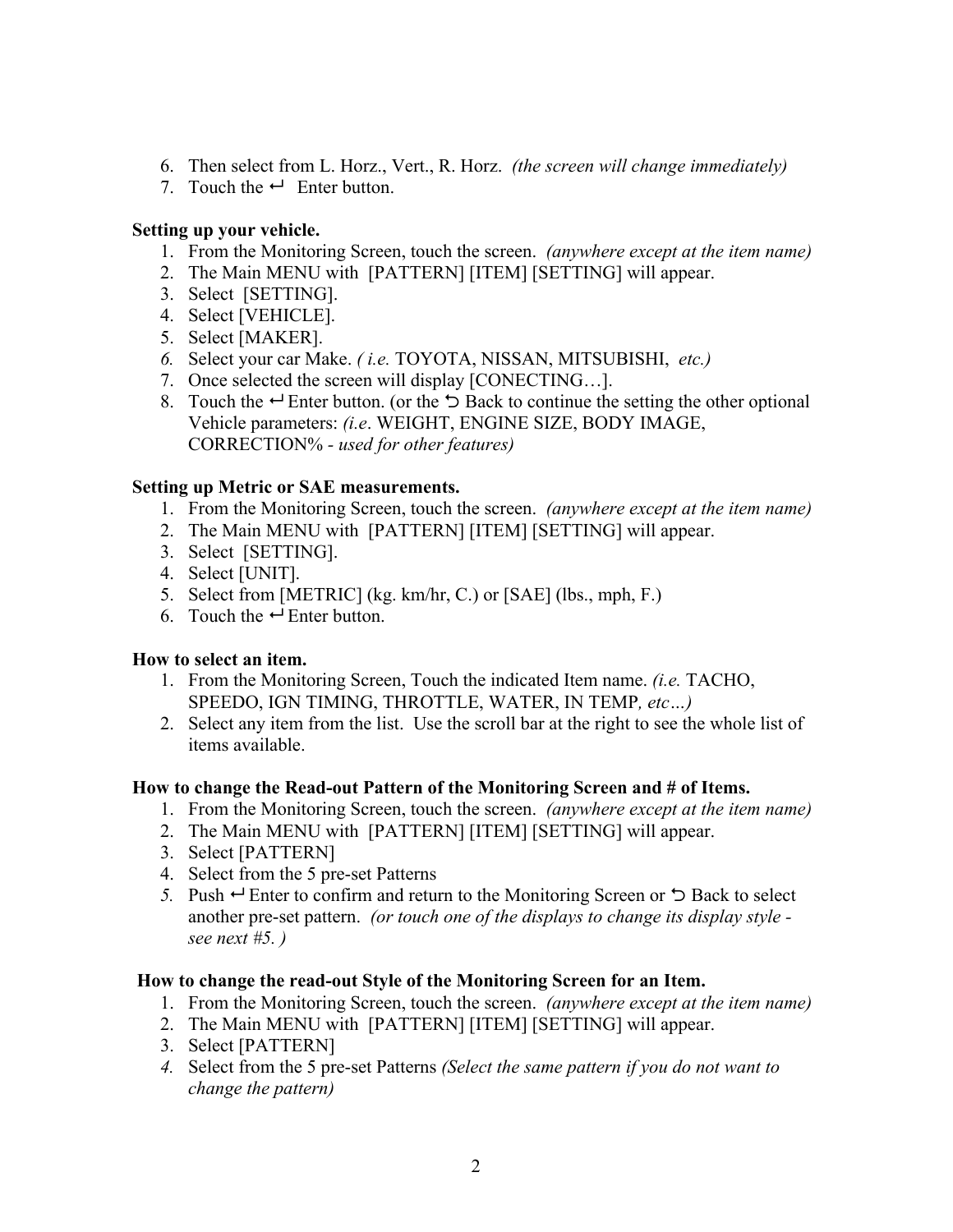- 5. Touch one of the displays to change its display style
- *6.* Select from the available Styles to change the read-out style *(depending on Pattern & Pattern Position different options will appear)* [DIGIT], [BAR], [CHART], [NEEDLE], [CIRCLE BAR], [GRAPH], [REC]
- 7. Then select the  $\rightarrow$  Enter key to confirm. *(or*  $\rightarrow$  *back to change the other style(s))*

## **GReddy INFO TOUCH Basic Operation Guide - Part 2:**

### **How to change warning value.**

- 1. From the Monitoring Screen, touch the screen. *(anywhere except at the item name)*
- 2. Select [ITEM]
- 3. Touch [**!]** exclamation mark.
- 4. Select either [WARNING HIGH] and [WARNING LOW].
- 5. Touch [ON] to change the Warning Value.
- 6. Then use the up arrow or down arrow to change the warning value.
- 7. Then select the  $\leftarrow$  Enter key to go back to the monitoring screen.

### **How to change scale Max / Min for the item.**

- 1. From the Monitoring Screen, touch the screen. *(anywhere except at the item name)*
- 2. Select [ITEM]
- 3. Touch the Item's digital read-out value *(in white)*
- 4. Then select either the [SCALE MAX] or [SCALE MIN]
- 5. Use the up arrow or down arrow to change the scale value.
- 6. Then select the  $\leftarrow$  Enter key to go back to the monitoring screen.

## **How to Reset the Peak Hold reading.**

- 1. From the Monitoring Screen, touch the screen. *(anywhere except at the item name)*
- 2. Select [ITEM]
- 3. Touch the Item's digital Peak read-out *(in yellow)*
- 4. Select either [PEAK CLEAR] to clear that Item's peak value or [ALL PEAK CLEAR] to clear all peak values.

## **How to set-up the Data-logging record and playback.**

- 1. From the Monitoring Screen, touch the screen. *(anywhere except at the item name)*
- 2. Select [PATTERN]
- 3. Select a Pattern with 2 or more smaller displays
- 4. Touch the lower right Item to change it's display style
- 5. Select REC from the available Styles *(only on the lower right display)* [DIGIT], [BAR], [REC]
- 8. Then select the  $\rightarrow$  Enter key to confirm. *(the Datalog Rec and Play should display)*
- 9. Now you may touch the Rec key to start recording
- 10. Then touch the Stop key to stop recording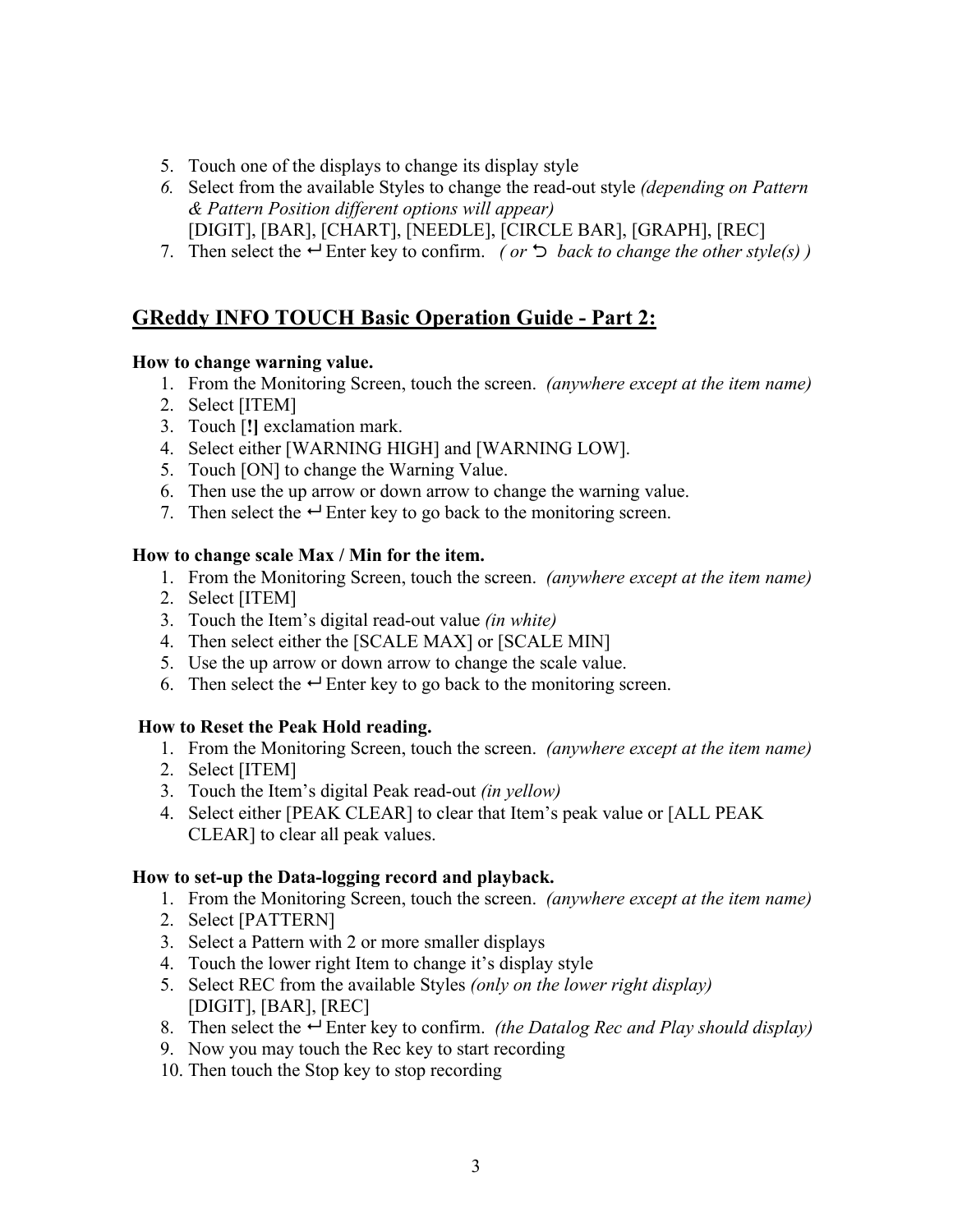- 11. Now you can touch the Play key to display the play-back controls while the unit replays what was recorded.
- 12. Use the play-back controls to Stop, Play, Pause, Slow Back, Slow Forward, Fast Forward or Record to record a new sampling.
- NOTE: *if you select record again, what was previously saved will be erased and overwritten with new data.*
- NOTE: *if the unit is turned off of disconnected the recorded sampling will be erased.*

## **How to set up optional vehicle parameters.**

- 1. From the Monitoring Screen, touch the screen. *(anywhere except at the item name)*
- 2. The Main MENU with [PATTERN] [ITEM] [SETTING] will appear.
- 3. Select [SETTING].
- 4. Select [VEHICLE].
- 5. Select [WEIGHT].
	- a. Look up your vehicle's gross weight listed on your door jam
	- b. Enter this weight using the up  $&$  down arrow buttons
	- c. Then touch the  $\supset$  Back button to confirm.
- 6. Select [ENGINE SIZE].
	- a. Look up your engine's cc listed on your door jam
	- b. Enter this cc size using the up  $&$  down arrow buttons
	- c. Then touch the  $\supset$  Back button to confirm.
- 7. Select [BODY IMAGE].
	- a. Select the closest description from the list.
	- b. Then touch the  $\supset$  Back button to confirm.
- 8. Select [CORRECTION%].
	- a. This is use to adjust the Power estimator reading. It can correct up to -50%  $to + 50\%$
	- b. Use the up and down arrow keys to adjust. If you reading is low, increase the correction to  $a +$  value, if it reads high use  $a -$  value, until it is correct.
	- c. Then touch the  $\supset$  Back button to confirm.

### **How to use the Power estimator.**

- 1. To use this feature you must first complete "*How to set up optional vehicle parameters*" above.
- 2. From the Monitoring Screen, Touch the indicated Item name.
- 3. Select [POWER].
- 4. Then when you accelerate the vehicle it will compare internal parameters like the vehicle weight to the internal accelerometer to display an estimated hp reading.

### **How to access the DTC Diagnostic Trouble Codes.**

- 1. From the Monitoring Screen, touch the screen. *(anywhere except at the item name)*
- 2. The Main MENU with [PATTERN] [ITEM] [SETTING] will appear.
- 3. Select [SETTING].
- 4. Select [DTC].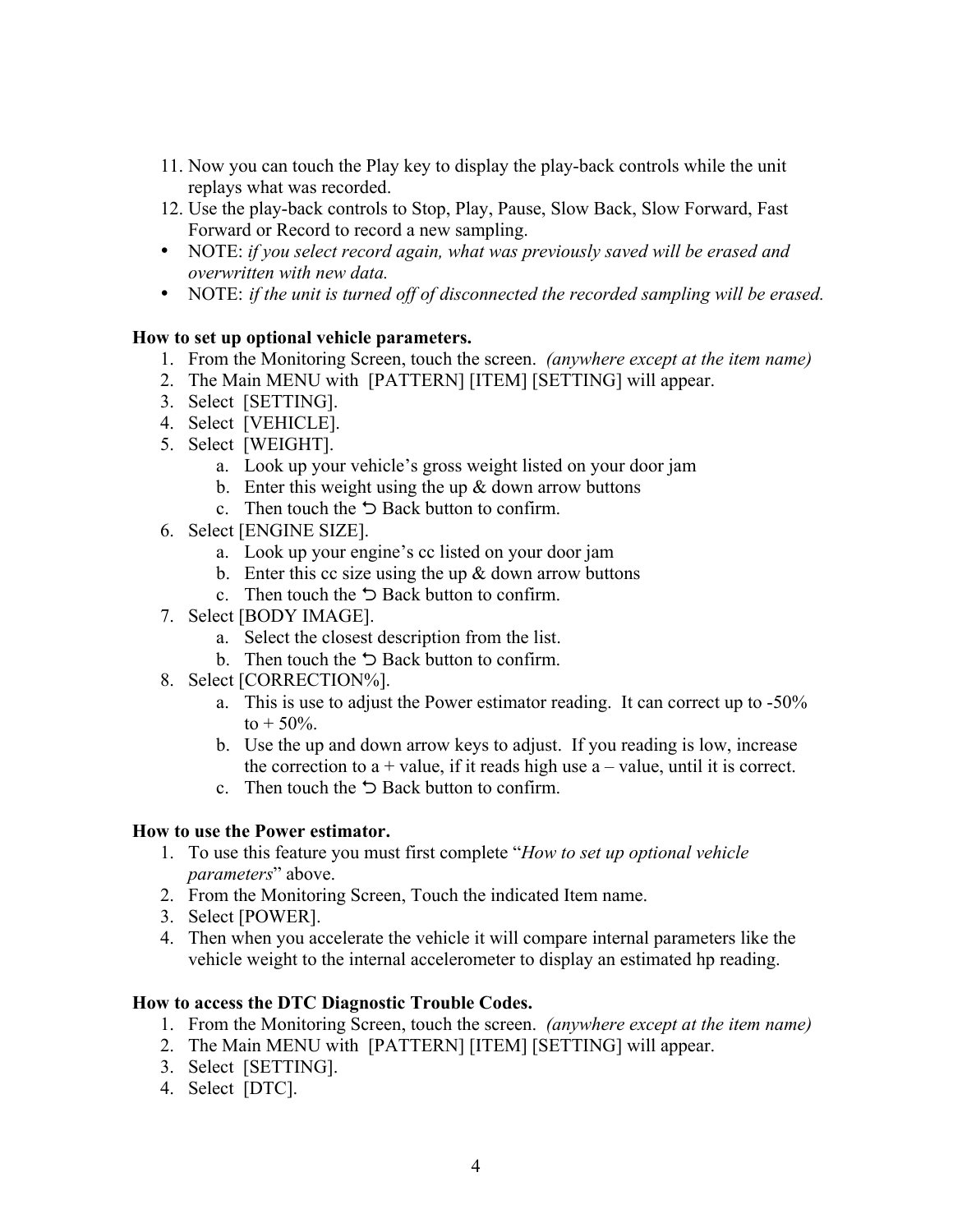- 5. Select [SCAN]
- 6. The unit will then automatically scan the OBD system, and display the DTC code number and description of error. *(if there are no codes it will not display)*
- 7. Then touch the  $\ddot{\triangleright}$  Back button to return to the main DTC page.
- 8. You can then select [TROUBLE CODE] or [PENDING CODE] to review or [CLEAR CODE] to clear the DTC trouble codes.
- 9. Then select the  $\leftarrow$  Enter key to apply. *(or*  $\bigcirc$  *back to change)*

### **How to Set-up the Fuel Economy estimator.**

- 1. With a full tank of fuel, reset your trip meter.
- 2. From the Monitoring Screen, touch the screen. *(anywhere except at the item name)*
- 3. Select [SETTING] > [ACTUAL VALUE] > [DISTANCE] > [REMEASURE] > [REME TRIP&FUEL].
- 4. Then check indicator (trip & fuel) reset, and drive 70-150 miles to learn your vehicle.
- 5. After driving 70-150 miles, refill your tank to full.
- 6. From the Monitoring Screen, touch the screen. *(anywhere except at the item name)*
- 7. Select [SETTING] > [ACTUAL VALUE] > [REME TRIP&FUEL].
- 8. Now use the actual reading on your trip meter, using the up and down arrow keys.
- 9. Then select the  $\leftarrow$  Enter key to apply. *(or*  $\bigcirc$  *back to change)*
- 10. Repeat steps 1.-9., two or three times to get a more accurate reading.

### **How set-up the transmission Gear Position.**

- 1. From the Monitoring Screen, touch the screen. *(anywhere except at the item name)*
- 2. The Main MENU with [PATTERN] [ITEM] [SETTING] will appear.
- 3. Select [SETTING].
- 4. Select [GEAR]
- 5. Touch [TRANSMISSION], then select AT for auto or MT for manual
- 6. Then touch the  $\supset$  BACK button to continue.
	- For manual trans MT:
- 7. Touch [GEAR #], then use the up  $\&$  down arrows to select the number of forward gears for your transmission.
- 8. Touch [GEAR 1], then use the up & down arrows to change the speed value at 2500rpm for the gear. *(this can be found by first driving the vehicle and checking the* TACHO @ 2500rpm *and making note of the mph or km/h.* SPEED *in each gear, on the Info Touch.)*
- 9. Touch the other Gear numbers and repeat with the appropriate speed for each gear.
- 10. Then select the  $\leftrightarrow$  Enter key to confirm.
	- For automatic trans AT:
- 11. repeat steps 1-10, two or three times *(to calculate an average speed) (\* for AT, record the speed as you are accelerating through 2500rpm)*